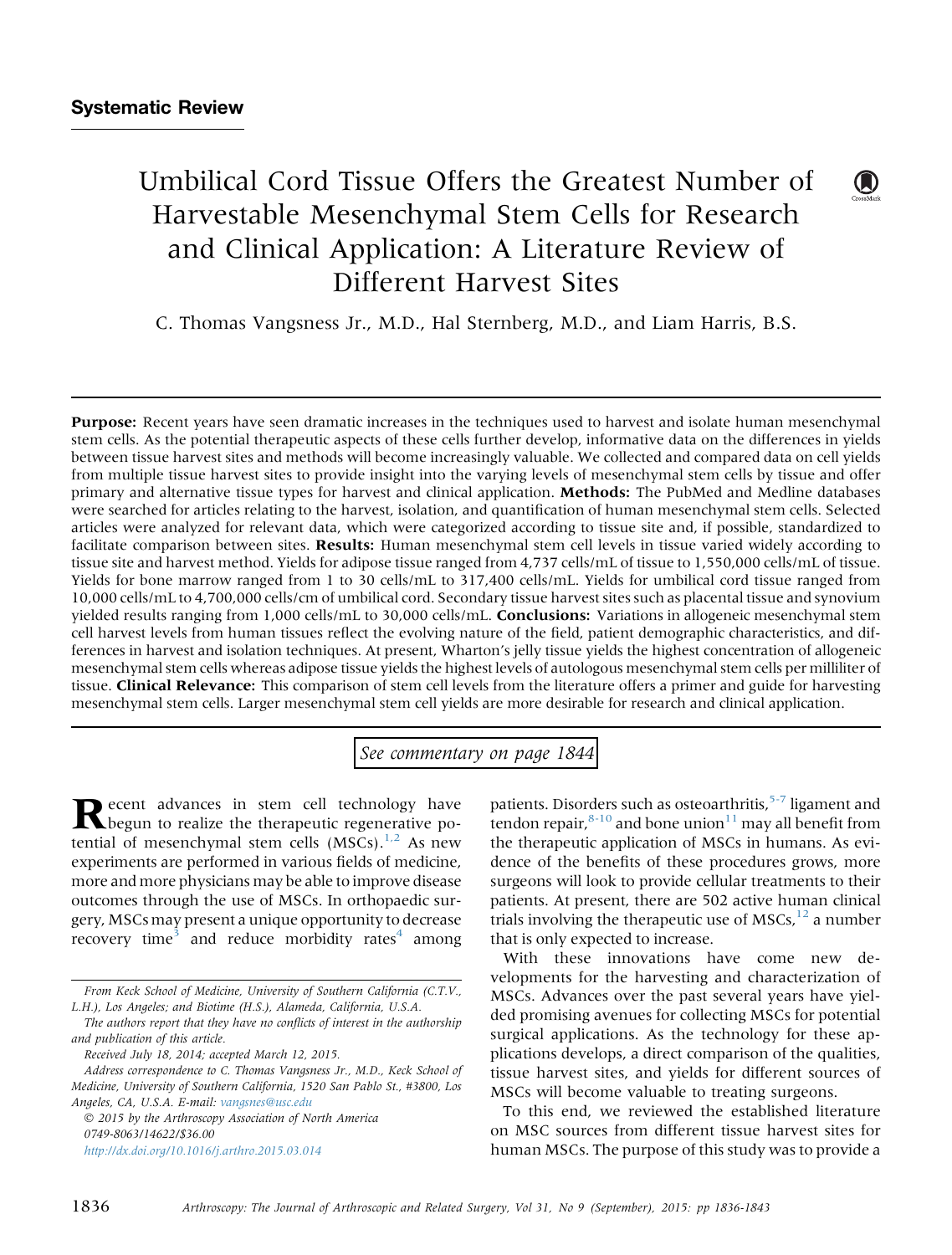<span id="page-1-0"></span>consensus of opinion for the best site and tissue type for MSC harvest through review of established literature. We hypothesized that, despite wide variations in yields between anatomic sites and harvest techniques, placental tissue yields the greatest, most easily accessible quantity of MSCs for research or clinical application.

## Methods

#### Search

For this study, the PubMed and Medline databases were used to conduct a comprehensive search of journal articles related to the qualities, classes, and harvest of human MSCs (Fig 1). The search terms used were as follows: placental stem cell, adipose stem cell, bone marrow mesenchymal stem cell, umbilical cord mesenchymal stem cell, amniotic stem cell, chorionic stem cell, mesenchymal stem cell isolation, mesenchymal stem cell harvest, progenitor cell harvest, and mesenchymal stem cell quantification. These searched terms yielded 25,063 results. Among these results, articles without the keywords "human" and "harvest" were excluded, yielding 1,075 articles. These articles were evaluated for quality and relevance to this study, after which 161 articles were selected for more detailed analysis. The bibliographies of these 161 articles were also searched for relevant publications, ultimately yielding 29 articles for review. In addition, the [ClinicalTrials.gov](http://ClinicalTrials.gov) database was reviewed for relevant clinical trials involving the use of human MSCs.

#### Eligibility Criteria and Data Extraction

This search was limited to articles published in the English language up to December 31, 2014. Relevant articles for this survey were studied, and their bibliographies were searched and evaluated for relevant data concerning MSC harvest. Articles were analyzed for information on different classes of MSCs, cell surface markers, and tissue harvest sites, as well as quantification of cells at these specific harvest sites, with relevant articles selected for this review based on inclusion of MSC harvest data. These data were organized by different harvest sites and tissue types to be presented in a clear and direct format.

## **Results**

The results of this literature review yielded 4 major tissue sources of MSCs as defined by tissue localization, as well as multiple subclasses. These broad classes were placental tissue derived, adipose derived, bone marrow derived, and umbilical cord derived. The synovial membrane, peripheral blood, umbilical cord blood, periosteum, muscle, and trabecular bone have been studied as sources of MSCs, but comparative data are much less common. The results of this review are summarized in [Table 1](#page-2-0).



Fig 1. Comparative histological slides of various Human mesenchymal stem cell populations from various tissues. (A) Adipose tissue mesenchymal stem cell shown in inverted phase microscopy (magnification unknown; reprinted with permission<sup>[56](#page-7-0)</sup>). (B) Bone marrow mesenchymal stem cells.  $(\times 10$  magnification; reprinted with permission<sup>[57](#page-7-0)</sup>). (C) Umbilical cord tissue mesenchymal stem cells shown in inverted phase ( $\times$ 200 magnification; reprinted with permission<sup>58</sup>). (D) Synovial tissue mesenchymal stem cells shown in alizarin red S stain ( $\times$ 200 magnification; reprinted with permission<sup>59</sup>).

#### Adipose

Adipose tissue harvest by reviewed studies relied primarily on a lipoaspiration technique to isolate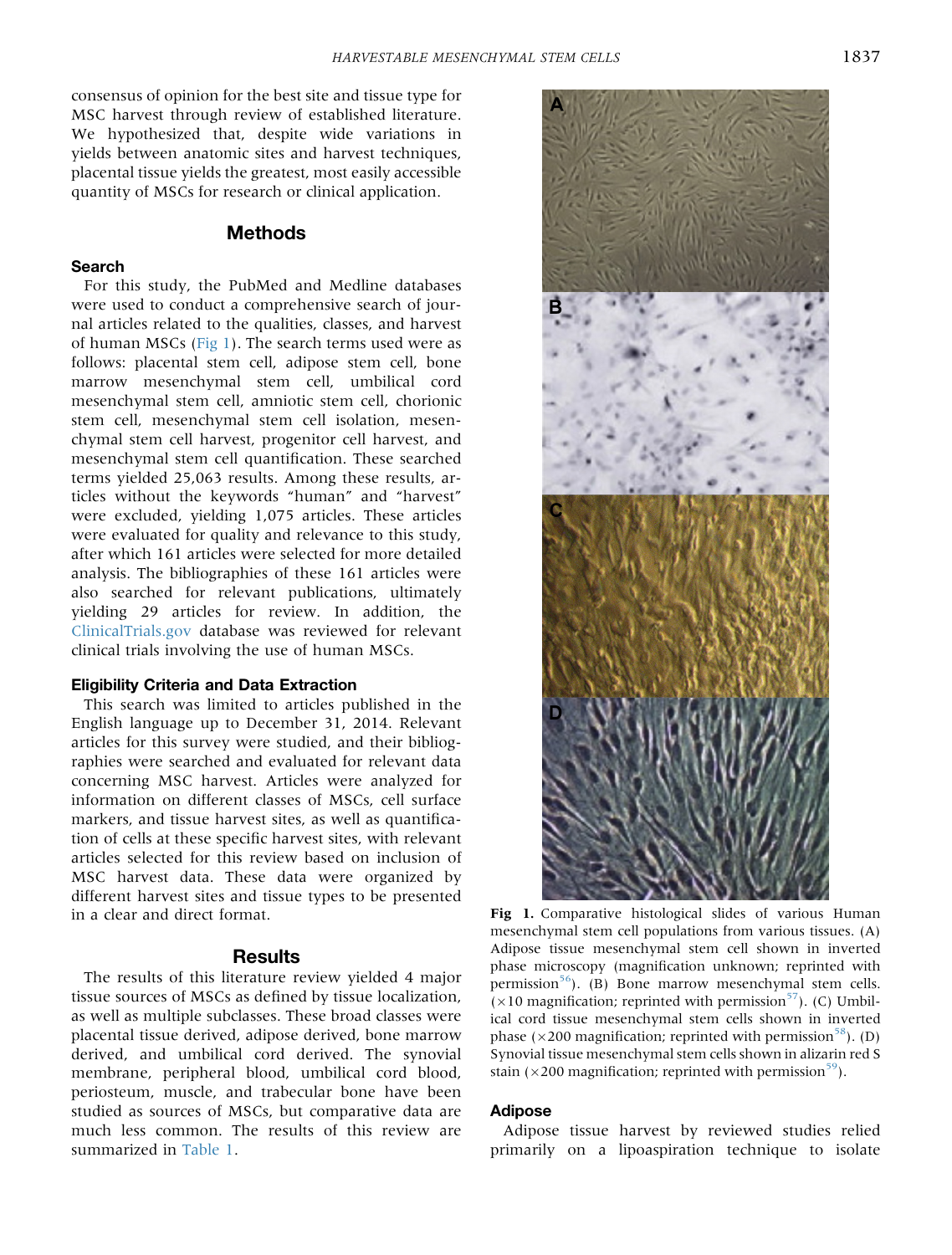#### <span id="page-2-0"></span>Table 1. Reported Mesenchymal Stem Cell Yields From Various Harvest Sites

| Authors                                      | Tissue Type      | <b>Tissue Site</b>       | Reported Level                                                                                                 | Converted Level: Cells per<br>Milliliter of Tissue |
|----------------------------------------------|------------------|--------------------------|----------------------------------------------------------------------------------------------------------------|----------------------------------------------------|
| Raposio et al. <sup>44</sup>                 | Adipose          | Unknown                  | $5.0 \times 10^5$ cells/80 mL adipose tissue                                                                   | $6.250$ cells/mL                                   |
| Minonzio et al. <sup>45</sup>                | Adipose          | Unknown                  | 587,753 cells/75.3 g adipose tissue                                                                            | 7,395 cells/mL                                     |
| Oedayrajsingh-<br>Varma et al. <sup>46</sup> | Adipose          | Abdomen, hip, thigh      | 6.3 $\pm$ 1.8% of harvested adipose SVF<br>$mean \pm SEM$ )                                                    | 18,334-61,398 cells/mL                             |
| von Heimburg<br>et al. <sup>47</sup>         | Adipose          | Unknown                  | 80,000 to 350,000 cells/g adipose<br>tissue                                                                    | 75,800-331,625 cells/mL                            |
| Policha et al. <sup>48</sup>                 | Adipose          | Abdomen                  | $259,345 \pm 15,441$ cells/g adipose<br>tissue (mean $\pm$ SEM)                                                | $245,729 \pm 14,630$ cells/mL                      |
| Gruber et al. <sup>49</sup>                  | Adipose          | Abdomen                  | 471,000 cells/mL of adipose tissue                                                                             | 471,000 cells/mL                                   |
| Aust et al. <sup>50</sup>                    | Adipose          | Abdomen                  | 404,000 $\pm$ 206,000 cells/mL                                                                                 | 404,000 cells/mL                                   |
|                                              |                  |                          | lipoaspirate (mean $\pm$ SD)                                                                                   |                                                    |
| Mitchell et al. <sup>29</sup>                | Adipose          | Unknown                  | 308,849 nucleated cells/mL of<br>lipoaspirate                                                                  | 19,303 cells/mL                                    |
| Yoshimura et al. <sup>14</sup>               | Adipose          | Unknown                  | 1.31 $\pm$ 0.5 $\times$ $10^9$ and 1.55 $\pm$ 0.79 $\times$<br>$10^9$ /L adipose tissue<br>(mean $\pm$ SEM)    | 1,310,000 cells/mL and<br>1,550,000 cells/mL       |
| Zhu et al. <sup>36</sup>                     | Adipose          | Unknown                  | 500,000 cells/1.5 mL of adipose tissue                                                                         | 333,333 cells/mL                                   |
| Yu et al. <sup>51</sup>                      | Adipose          | Unknown                  | 375 $\pm$ 142 $\times$ 10 <sup>3</sup> /mL of lipoaspirate<br>$mean \pm SD$                                    | 375,000 cells/mL                                   |
| Strem et al. <sup>13</sup>                   | Adipose          | Unknown                  | 5,000/g of adipose tissue                                                                                      | 4,737.5 cells/mL                                   |
| De Ugarte et al. <sup>16</sup>               | Adipose          | Unknown                  | $2 \times 10^5$ /g of adipose                                                                                  | 189,500 cells/mL                                   |
| De Ugarte et al. <sup>16</sup>               | Bone marrow      | Hip                      | $3 \times 10^5/g$                                                                                              | 317,400 cells/mL                                   |
| Wexler et al. <sup>33</sup>                  | Bone marrow      | Unknown                  | 1 in 3.4 $\times$ 10 <sup>4</sup> nucleated cells                                                              |                                                    |
| Hernigou et al. <sup>32</sup>                | Bone marrow      | Anterior iliac crest     | $612 \pm 134$ cells/mL of bone marrow<br>$mean \pm SD$                                                         | 612 cells/mL                                       |
| Hernigou et al. <sup>52</sup>                | Bone marrow      | Iliac crest              | 84 to 7,581 cells/mL                                                                                           | 84 to 7,581 cells/mL                               |
| Pierini et al. <sup>34</sup>                 | Bone marrow      | Posterior iliac crest    | $269.3 \pm 185.1/10^6$ mononuclear cells<br>(mean $\pm$ SD)                                                    | 3.606.94 cells/mL                                  |
| Pierini et al. <sup>34</sup>                 | Bone marrow      | Anterior iliac crest     | 166 ± 133.8/10 <sup>6</sup> mononuclear cells<br>$mean \pm SD$                                                 | 1,942.72 cells/mL                                  |
| de Girolamo et al. <sup>6</sup>              | Bone marrow      | Iliac crest              | $0.04\%$ of cells                                                                                              |                                                    |
| de Girolamo et al. <sup>6</sup>              | Bone marrow      | Subchondral knee         | $0.02\%$ of cells                                                                                              |                                                    |
| Sakaguchi et al. <sup>15</sup>               | Bone marrow      | Tibia                    | $1:105$ to $1:106$ nucleated cells                                                                             | 1-30 cells/mL                                      |
| Sakaguchi et al. <sup>21</sup>               | Trabecular bone  | Tibia                    | Approximately $1:10^3$ to $1:10^5$<br>nucleated cells                                                          | 1,000-100,000 cells/g                              |
| Sakaguchi et al. <sup>21</sup>               | Periosteum       | Tibia                    | Approximately 1:10 <sup>2</sup> nucleated cells                                                                | 30,000 cells/g                                     |
| Sakaguchi et al. <sup>21</sup>               | Synovium         | Medial knee              | Approximately 1:10 <sup>2</sup> nucleated cells                                                                | 30,000 cells/g                                     |
| Sakaguchi et al. <sup>21</sup>               | Muscle           | Semitendinosus<br>muscle | Approximately 1:10 <sup>2</sup> nucleated cells                                                                | 20,000 cells/g                                     |
| Bongso and<br>Fong $^{18}$                   | UC               | Wharton's jelly          | $4.7 \times 10^6$ /cm of UC                                                                                    |                                                    |
| Tsagias et al. <sup>53</sup>                 | UC               | Wharton's Jelly          | $0.65 \times 10^6$ /cm of cord                                                                                 |                                                    |
| Chatzistamatiou<br>et al. <sup>54</sup>      | UC               | Wharton's Jelly          | $1.75 \times 10^5 \pm 0.94 \times 10^5 - 3.02 \times$<br>$10^5 \pm 0.66 \times 10^5$ cells/cm<br>$mean \pm SD$ |                                                    |
| Karahuseyinoglu<br>et al. $17$               | UC               | Wharton's jelly          | $10 \times 10^3$ /cm of UC                                                                                     |                                                    |
| Weiss et al. <sup>35</sup>                   | UC               | Wharton's jelly          | $1.5 \times 10^4$ /cm UC                                                                                       |                                                    |
| Fu et al. <sup>55</sup>                      | UC               | Wharton's jelly          | $50 \times 10^3$ /cm of UC                                                                                     |                                                    |
| Lu et al. $^{21}$                            | UC               | Cord blood               | Approximately $1:10^3$ to $1:10^4$<br>nucleated cells                                                          |                                                    |
| Kim et al. $18$                              | UC               | Wharton's Jelly          | 6.4 $\pm$ 3.2 $\times$ 10 <sup>4</sup> /g wet tissue<br>$mean \pm SEM$                                         | 1,000 cells/mL                                     |
| Kim et al. $19$                              | Placental tissue | Chorion                  | $4.5 \pm 2.7 \times 10^4$ /g of wet tissue                                                                     |                                                    |
| Zvaifler et al. <sup>20</sup>                | <b>Blood</b>     | Peripheral               | Approximately $1:10^3$ to $1:10^4$<br>nucleated cells                                                          | 1-40 cells/mL                                      |

NOTE. Values were reported in mL when reported in mL in the literature, or when accepted densities were available for conversion to mL. Values reported in grams of cm of tissue which could not be converted were reported in their original units.

SVF, stromal vascular fraction; UC, umbilical cord.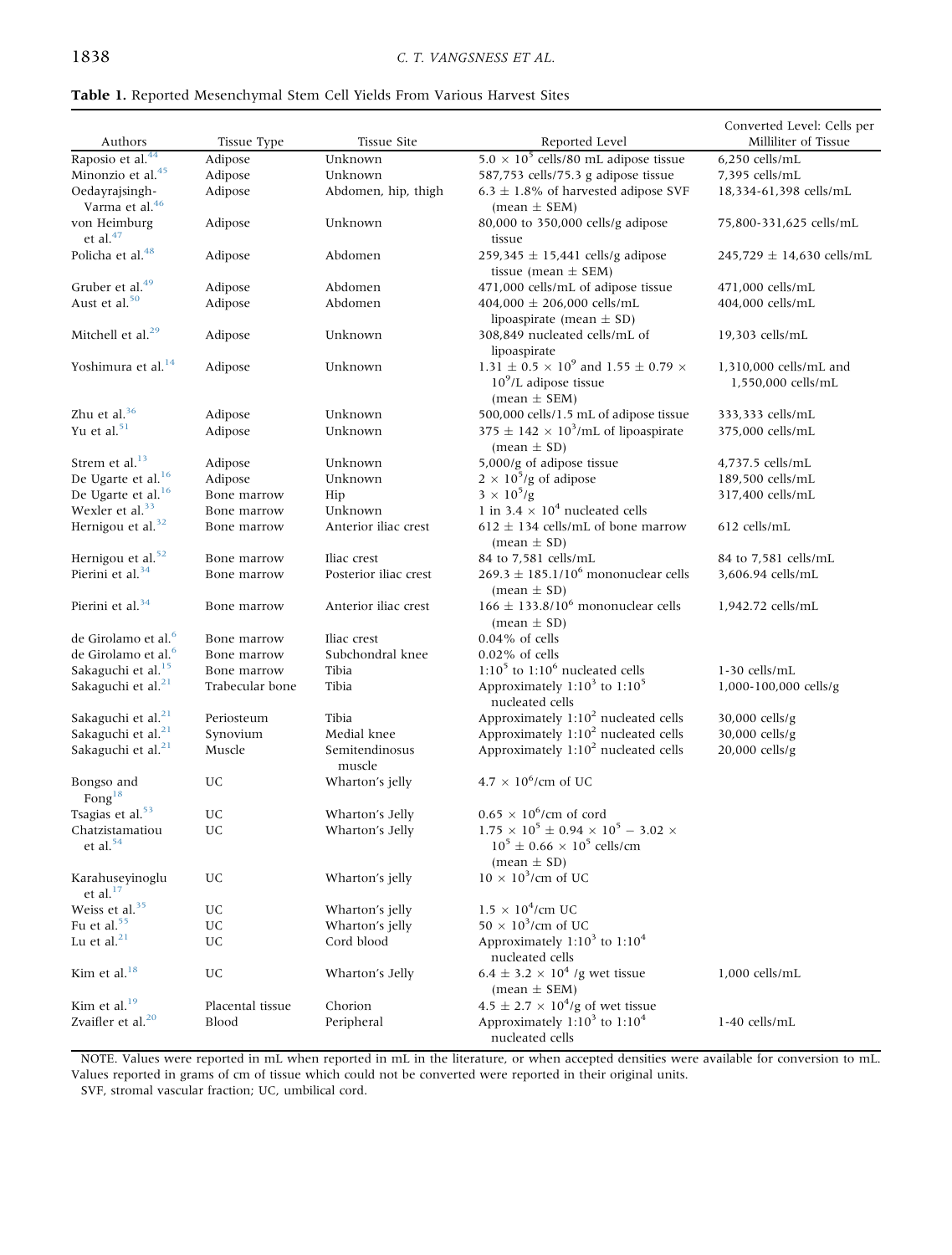adipose tissue, and unprocessed lipoaspirate and simple adipose tissue were evaluated as equivalent substances. Levels for adipose-derived MSCs ranged from 4,737.5 MSCs/mL of lipoaspirate<sup>[13](#page-5-0)</sup> to 1,550,000 MSCs/mL of lipoaspirate<sup>[14](#page-5-0)</sup> [\(Table 1,](#page-2-0) [Fig 1\)](#page-1-0).

#### Bone Marrow

Bone marrow tissue harvest was primarily conducted through repeated aspirations through large-bore nee-dles, ranging from [15](#page-5-0)- to 18-gauge sizes.<sup>15</sup> Levels for bone marrow-derived MSCs ranged from 1 to 30  $MSCs/mL^{15}$  $MSCs/mL^{15}$  $MSCs/mL^{15}$  to 317,400 cells/mL<sup>[16](#page-5-0)</sup> ([Table 1](#page-2-0), [Fig 1](#page-1-0)).

## Umbilical Cord and Placental Tissue

Placental tissue- and umbilical cord-derived MSCs proved unique in their diverse harvest and tissue-specific harvest sites. Tissue cell levels for Wharton's jelly (umbilical cord connective tissue) ranged from 10,000 MSCs/ mL of umbilical cord<sup>17</sup> to 4,700,000 MSCs/cm of umbilical cord.<sup>18</sup> Chorionic tissue cell levels were reported to be 45,000 MSCs/g of wet tissue  $(Fig 1).<sup>19</sup>$  $(Fig 1).<sup>19</sup>$ 

## Peripheral Tissue

Peripheral blood, which was collected through peripheral blood draw and centrifugation, was reported to have MSC levels of 1 to 40 cells/mL. $^{20}$  $^{20}$  $^{20}$  Muscle tissue was harvested from the semitendinosus tendon, which was collected with a tendon stripper. $^{21}$  $^{21}$  $^{21}$  Similarly, periosteum tissue was collected from the tibial insertion of the same harvested semitendinosus tendon. $^{21}$  $^{21}$  $^{21}$  Synovial tissue was harvested during arthroscopic surgery from the medial joint capsule of the knee using a pituitary rongeur. $^{21}$ 

#### **Discussion**

The advancement of stem cell transplant techniques over recent years has made the practical acquisition of these cells increasingly worthwhile for the purpose of reconstructive surgery. Autologous sources represent the most current, cost-efficient, and least controversial option to acquire and transplant MSCs in the clinical setting. Physicians and researchers exploring this emerging field will require resources concisely explaining the most efficient sites for MSC harvest, as well as the levels of cells available in different tissues. Determining the best and most consistent tissue source of human MSCs, as well as the cell levels typically harvested from related sites, offers a valuable resource for future clinical studies.

Given the diverse array of units used to report cell harvest levels among selected studies, values were converted to a standard measurement to allow direct comparison between studies and tissues. For adipose values, a common value for the density of adipose tissue was selected from previous studies as 0.9475  $g/mL^{22}$  $g/mL^{22}$  $g/mL^{22}$  to convert values from grams to milliliters. The

standard density for bone marrow used for conversions was determined to be 1.058  $g/mL^{23}$  $g/mL^{23}$  $g/mL^{23}$  Values from studies that did not include volume or mass data for bone marrow harvest could not be reported in milliliters and, consequently, were reported with MSCs as a percentage of total nucleated cells. Similar concerns arose in the reporting of umbilical cord tissue. Values from studies that did not include mass or volume data were instead recorded by length of cord and could not be converted.

## Autograft Tissue and Minimal Manipulation

Comparisons of yields between placental and autograft tissue invite clarification of the practical difference between autograph and allograph transplantation, as well as minimally manipulated tissues. Allograft tissue rarely presents with immune complications after transplantation. The lack of the human leukocyte antigen $-A$ surface antigen confers an immune-privileged nature to placental tissue, allowing for comparable use of the 2 tissues without immune-modifying therapy. $24$  Consequently, for the purposes of clinical use and this review, allograft placental tissue is comparable with autograft cells.

According to US Food and Drug Administration (FDA) regulations, only cellular products classified as "361 tissue" may be exempt from premarket review and regulation. Classification as 361 tissue requires cells to be "minimally manipulated," a criterion that excludes many common techniques used to harvest, isolate, and purify MSCs today. It should be noted that adipose tissue currently harvested for MSCs requires multistep processing, including enzymatic digestion, purification, and expansion in culture, which is considered more than "minimal manipulation," thereby excluding them from 361 cellular tissue classification by the FDA. $^{25}$  However, recent procedural and technologic advances have demonstrated efficient, non-enzymatic purification of human MSCs from lipoaspirate.<sup>[26](#page-6-0)</sup> Further, recent studies have shown mechanically purified adiposederived MSCs demonstrate greater pluripotent response compared to enzymatically isolated adipose stem cells. $^{27}$  $^{27}$  $^{27}$ Given recent FDA approval for marketing of this system and subsequent "361 cellular tissue" classification, the field of adipose-derived stem cells and their clinical application may greatly expand in the coming years. In addition, a 2013 update by the FDA Tissue Reference Group clarified that bone marrow MSCs, when expanded in culture, did not fall under the classification of 361 cells.<sup>[28](#page-6-0)</sup> Consequently, the advancement of the field and therapeutic application of MSCs will likely rely on the ability to harvest cells in quantities suitable for implantation without digestion and expansion. A detailed understanding of the anatomic sites and tissue types yielding the highest levels and concentrations of cells by volume will prove crucial to these initial steps.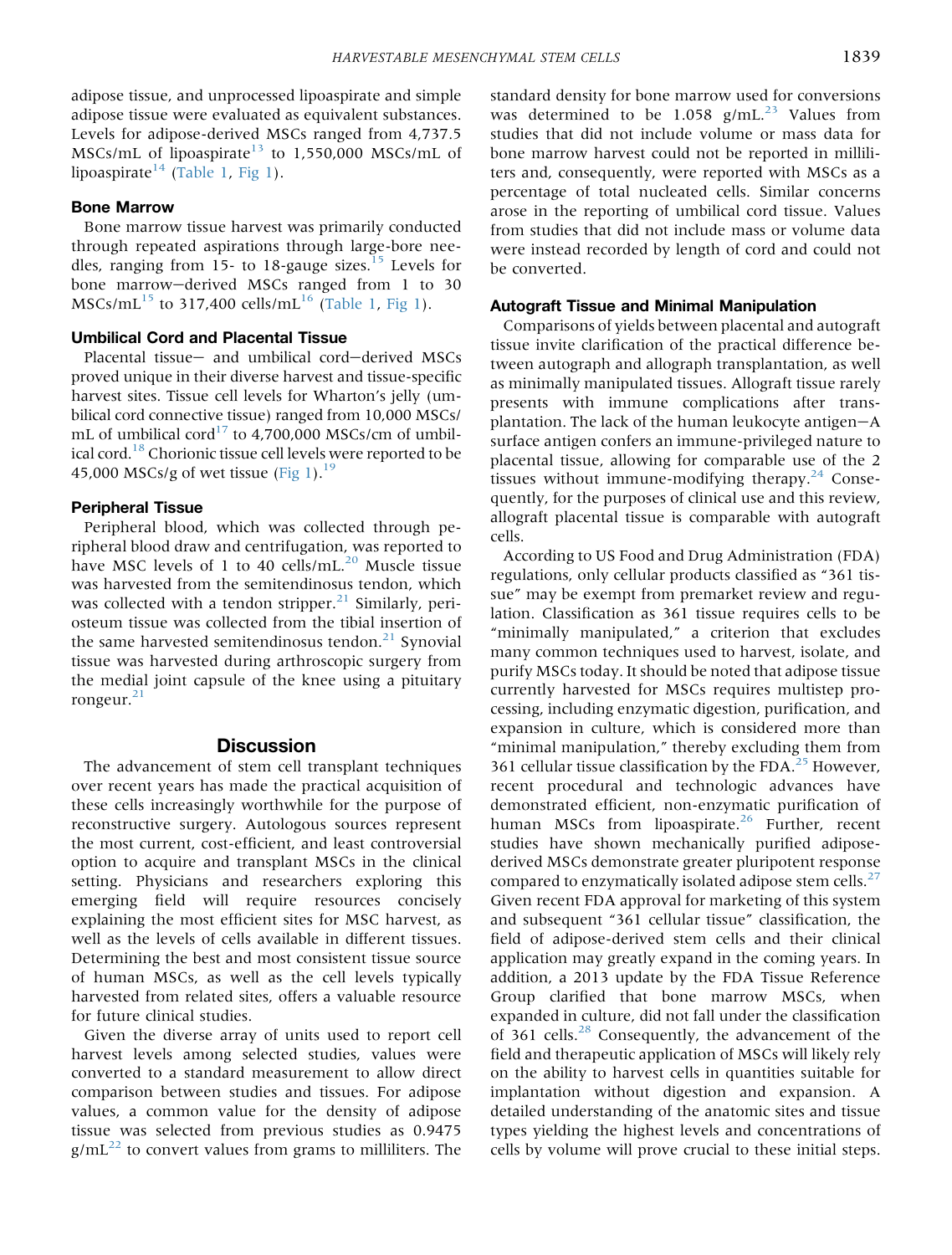Technologic developments to further purify MSCs from harvest tissue without the use of expansion in culture will allow researchers to rapidly expand both the academic and clinical applications of these cells. Indeed, novel "non-manipulating" measures to efficiently extract MSCs from adipose tissue are currently being explored, $2^9$  which will likely allow for the circumvention of 361 regulations for clinical study and application.

Our results indicate significant differences in the quantity and consistency of stem cell levels between adipose, bone marrow, and placental tissues. Studies performing harvest and isolation of MSCs from adipose tissue consistently showed higher cell yields than with MSCs from bone marrow and placental tissue. Furthermore, variations in harvest levels between different studies of the same tissue indicate notable differences. The highest reported yield for studies on adipose tissue showed an over 300-fold increase in cell harvest over the lowest reported values. $13,14$  Bone marrow studies showed an over 1,000-fold increase between the highest and lowest reported yields.<sup>[15,16](#page-5-0)</sup> This large variation must be noted.

## Quantification of Cells

Pertinent to the analysis of cell yields from various tissues is the methods by which yields were quantified. Cellular quantification techniques proved relatively homogeneous across both tissue subtype and anatomic site. The primary method of cell harvest quantification was a limited-dilution colony-forming unit assay. Tissues were harvested and homogenized by serial centrifugation and suspension in liquid media according to techniques and concentrations specific to each anatomic site. Purification of MSCs was performed by serial replacement of cellular growth media and subsequent disposal of nonadherent cells using the innate cellular adhesion properties of MSCs.<sup>[30](#page-6-0)</sup> Rough cell densities in liquid media were determined using cell counters and hemocytometers, after which cells were plated at densities ranging from  $10^3$  cells per plate<sup>[20](#page-6-0)</sup> to  $10^6$  cells per plate.<sup>[31](#page-6-0)</sup> After growth of fibroblast colonies, cells were stained and counted using light microscopy. Studies conducted by Mitchell et al., $31$  Wexler et al., $3$ Hernigou et al.,<sup>[33](#page-6-0)</sup> Pierini et al.,<sup>[34](#page-6-0)</sup> Sakaguchi et al.,<sup>[21](#page-6-0)</sup> Weiss et al.,  $35$  and Lu et al.<sup>[22](#page-6-0)</sup> all used the limiteddilution fibroblast colony-forming unit assay. Among these studies, notable variables included the time allowed for colony growth, which varied from 7 to 14 days; the number of cells determined to define a "colony," which ranged from 20 cells per colony<sup>31</sup> to 50 cells per colony<sup>33</sup>; and the number of serial dilutions conducted beforehand to purify the cells. Because the anatomic tissue source of each cell type necessitates different methods of initial preparation, comparison of homogenization and serial dilution is impractical, and this variable should be noted. Alternative quantification methods used serial dilution and cellular adherence, followed immediately by cell quantification using cell counters. This technique was used by Zhu et al., $36$  De Ugarte et al.,<sup>[16](#page-5-0)</sup> Yoshimura et al.,<sup>[14](#page-5-0)</sup> and Zvaifler et al.<sup>[20](#page-6-0)</sup> Finally, de Girolamo et al. $<sup>6</sup>$  $<sup>6</sup>$  $<sup>6</sup>$  used flow cytometry to</sup> quantify cellular harvest levels, incubating cells with commercial anti-CD45 and anti-CD271 antibodies after serial dilution and purification using cellular adherence. Differences in quantification are likely to yield significant variations in harvest levels. As shown by Cuthbert et al.,  $37$  Jones et al.,  $38$  and Tormin et al.,  $39$  roughly 1 in 17 CD271-positive cells yield a fibroblast colony during colony-forming unit assay. Although these potential differences did not influence our conclusions, in the future, consideration must be given to the method of cellular quantification.

## Variations in Yields

Differences in yields among tissue sites are likely a result of 2 principal factors: harvest techniques and patient demographic characteristics. Adipose tissuederived MSC yields have been shown to be only minimally affected by age differences among patients.<sup>[40](#page-6-0)</sup> Given the multistep process of harvesting and isolating adipose tissue-derived MSCs, differences in yields may be principally a consequence of variations in harvest techniques. Procedural variations in enzymatic digestion, buffer selection, and centrifugation can all have significant impacts on MSC yields. $41$  Despite this, analysis of our results indicates that in addition to higher levels of cells, adipose tissue maintains decidedly greater consistency in stem cell density as compared with alternative primary harvest sites. We believe this consistency results from both the more homogeneous nature of the tissue as compared with bone marrow and, paradoxically, the more procedurally involved manner of its harvest. The complex nature of MSC harvest from adipose tissue necessitates following or adapting proven procedures. Consequently, large mechanical differences in harvesting which lead to variations in yield, such as marrow aspiration technique, were largely eliminated. Concurrently, smaller differences were increased through the introduction of variations in enzyme and buffer concentrations.

Bone marrow-derived MSC yields showed significant variation likely because of differences in both the anatomic harvest site and patient demographic characteristics. Studies by Pierini et al. $34$  and de Girolamo et al. $^6$  $^6$  showed up to a 2-fold differences in yields between various marrow sites in the body. In particular, Pierini et al. concluded that the posterior iliac crest was the optimal harvest site for MSCs, above both the anterior iliac crest and the subchondral knee. Furthermore, evidence has shown that the use of the iliac crest as a harvest site, a common site in our review, predisposes harvest samples to significant dilution by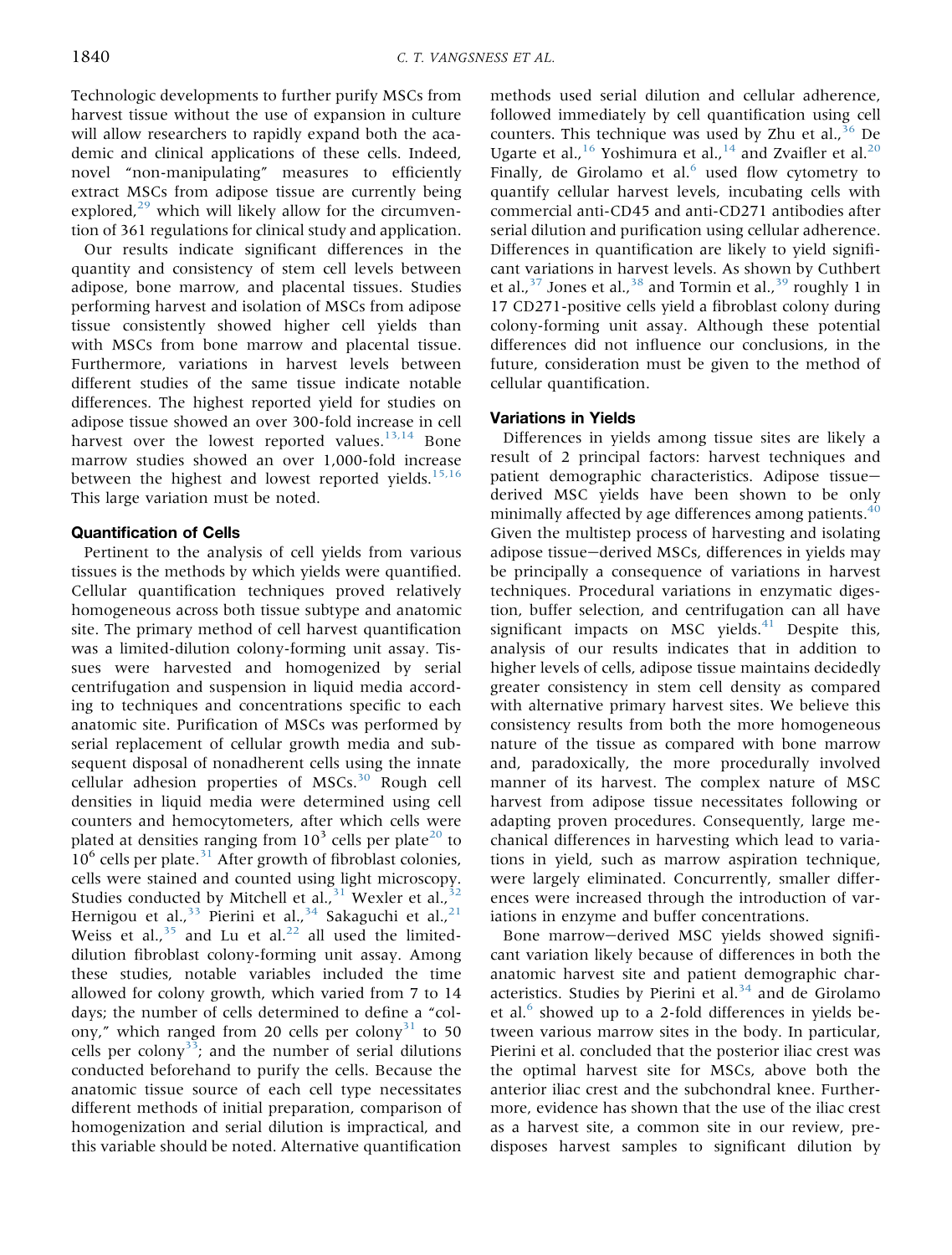<span id="page-5-0"></span>peripheral blood, $37$  resulting in both depressed values and increased variation in harvest yields. In addition, increased age, particularly among women, has been shown to have a significant impact on bone marrow-derived MSC harvest yields, with numerous studies having shown bone marrow-derived MSC yields to decrease with age. $42.43$  Because selected studies used a diverse range of donor ages, decreased yields compared with other studies are likely affected by increasing donor age and should be considered by physicians planning future MSC harvests. Finally, these data on harvest numbers of MSCs by anatomic site and tissue type offer no predictive information about the cellular activity of the individual MSCs. Differences in stem cell biology between and among these tissue sources must be evaluated in the laboratory and clinic as we proceed with this new field of biology.

#### Limitations

Limitations to our study primarily concerned issues of tissue comparability and scope of the initial search. As mentioned previously, conversion to common units (milliliters) for direct comparison of tissues was dependent on the existence of accepted values for tissue density. Consequently, umbilical cord stromal tissues, as well as certain reported bone marrow values, could not be converted to common units for direct comparison.

Initial development of the search criteria excluded articles that had not been translated into English. In addition, articles that were not accessible through the PubMed or Medline databases were excluded from our initial search. Although bibliographies of initially selected articles were evaluated for relevant publications and data, this limitation must be acknowledged.

## **Conclusions**

Large variations in cell harvest yields remain for each major tissue site for MSCs as reported in the literature to date. Reviewed research supports the understanding that placental tissue provides the highest concentration of cells whereas adipose tissue offers the highest levels of autologous cells. Consequently, considerations must be made regarding the non-autologous nature of umbilical cord-derived stem cells, as well as the increased post-harvest processing required for adipose-derived stem cells, for the purposes of research and clinical application.

## References

- 1. [Pak J, Lee JH, Lee SH. A novel biological approach to treat](http://refhub.elsevier.com/S0749-8063(15)00223-6/sref1) [chondromalacia patellae.](http://refhub.elsevier.com/S0749-8063(15)00223-6/sref1) PLoS One 2013;8:e64569.
- 2. [Vangsness CT, Farr J, Boyd J, Dellaero DT, Mills CR,](http://refhub.elsevier.com/S0749-8063(15)00223-6/sref2) [LeRoux-Williams M. Adult human mesenchymal stem](http://refhub.elsevier.com/S0749-8063(15)00223-6/sref2) [cells delivered via intra-articular injection to the knee](http://refhub.elsevier.com/S0749-8063(15)00223-6/sref2) [following partial medial meniscectomy: A randomized,](http://refhub.elsevier.com/S0749-8063(15)00223-6/sref2)

[double-blind, controlled study.](http://refhub.elsevier.com/S0749-8063(15)00223-6/sref2) J Bone Joint Surg Am [2014;96:90-98](http://refhub.elsevier.com/S0749-8063(15)00223-6/sref2).

- 3. [Kitoh H, Kitakoji T, Tsuchiya H, Katoh M, Ishiguro N.](http://refhub.elsevier.com/S0749-8063(15)00223-6/sref3) [Transplantation of culture expanded bone marrow cells](http://refhub.elsevier.com/S0749-8063(15)00223-6/sref3) [and platelet rich plasma in distraction osteogenesis of the](http://refhub.elsevier.com/S0749-8063(15)00223-6/sref3) long bones. Bone [2007;40:522-528.](http://refhub.elsevier.com/S0749-8063(15)00223-6/sref3)
- 4. [Ellera Gomes JL, da Silva RC, Silla LM, Abreu MR,](http://refhub.elsevier.com/S0749-8063(15)00223-6/sref4) [Pellanda R. Conventional rotator cuff repair complemented](http://refhub.elsevier.com/S0749-8063(15)00223-6/sref4) [by the aid of mononuclear autologous stem cells.](http://refhub.elsevier.com/S0749-8063(15)00223-6/sref4) Knee Surg [Sports Traumatol Arthrosc](http://refhub.elsevier.com/S0749-8063(15)00223-6/sref4) 2012;20:373-377.
- 5. [Aicher WK, Bühring HJ, Hart M, Rolauffs B, Badke A,](http://refhub.elsevier.com/S0749-8063(15)00223-6/sref5) [Klein G. Regeneration of cartilage and bone by de](http://refhub.elsevier.com/S0749-8063(15)00223-6/sref5)fined [subsets of mesenchymal stromal cells](http://refhub.elsevier.com/S0749-8063(15)00223-6/sref5)-[Potential and pit](http://refhub.elsevier.com/S0749-8063(15)00223-6/sref5)falls. [Adv Drug Deliv Rev](http://refhub.elsevier.com/S0749-8063(15)00223-6/sref5) 2011;63:342-351.
- 6. [de Girolamo L, Bertolini G, Cervellin M, Sozzi G, Volpi P.](http://refhub.elsevier.com/S0749-8063(15)00223-6/sref6) [Treatment of chondral defects of the knee with one step](http://refhub.elsevier.com/S0749-8063(15)00223-6/sref6) [matrix-assisted technique enhanced by autologous](http://refhub.elsevier.com/S0749-8063(15)00223-6/sref6) [concentrated bone marrow: In vitro characterisation of](http://refhub.elsevier.com/S0749-8063(15)00223-6/sref6) [mesenchymal stem cells from iliac crest and subchondral](http://refhub.elsevier.com/S0749-8063(15)00223-6/sref6) bone. Injury [2010;41:1172-1177.](http://refhub.elsevier.com/S0749-8063(15)00223-6/sref6)
- 7. [Orozco L, Munar A, Soler R, et al. Treatment of knee](http://refhub.elsevier.com/S0749-8063(15)00223-6/sref7) [osteoarthritis with autologous mesenchymal stem cells: A](http://refhub.elsevier.com/S0749-8063(15)00223-6/sref7) pilot study. Transplantation [2013;95:1535-1541](http://refhub.elsevier.com/S0749-8063(15)00223-6/sref7).
- 8. [Ahmad Z, Wardale J, Brooks R, Henson F, Noorani A,](http://refhub.elsevier.com/S0749-8063(15)00223-6/sref8) [Rushton N. Exploring the application of stem cells in tendon](http://refhub.elsevier.com/S0749-8063(15)00223-6/sref8) [repair and regeneration.](http://refhub.elsevier.com/S0749-8063(15)00223-6/sref8) Arthroscopy 2012;28:1018-1029.
- 9. [Clarke AW, Alyas F, Morris T, Robertson CJ, Bell J,](http://refhub.elsevier.com/S0749-8063(15)00223-6/sref9) [Connell DA. Skin-derived tenocyte-like cells for the](http://refhub.elsevier.com/S0749-8063(15)00223-6/sref9) [treatment of patellar tendinopathy.](http://refhub.elsevier.com/S0749-8063(15)00223-6/sref9) Am J Sports Med [2011;39:614-623](http://refhub.elsevier.com/S0749-8063(15)00223-6/sref9).
- 10. [Connell D, Datir A, Alyas F, Curtis M. Treatment of lateral](http://refhub.elsevier.com/S0749-8063(15)00223-6/sref10) [epicondylitis using skin-derived tenocyte-like cells.](http://refhub.elsevier.com/S0749-8063(15)00223-6/sref10) Br J Sports Med [2009;43:293-298](http://refhub.elsevier.com/S0749-8063(15)00223-6/sref10).
- 11. [Liebergall M, Schroeder J, Mosheiff R, et al. Stem cell](http://refhub.elsevier.com/S0749-8063(15)00223-6/sref11)[based therapy for prevention of delayed fracture union:](http://refhub.elsevier.com/S0749-8063(15)00223-6/sref11) [A randomized and prospective preliminary study.](http://refhub.elsevier.com/S0749-8063(15)00223-6/sref11) Mol Ther [2013;21:1631-1638.](http://refhub.elsevier.com/S0749-8063(15)00223-6/sref11)
- 12. National Institutes of Health ClinicalTrials.gov Database. Available at [ClinicalTrials.gov.](http://ClinicalTrials.gov) Accessed May 13, 2015.
- 13. [Strem BM, Hicok KC, Zhu M, et al. Multipotential](http://refhub.elsevier.com/S0749-8063(15)00223-6/sref12) [differentiation of adipose tissue-derived stem cells.](http://refhub.elsevier.com/S0749-8063(15)00223-6/sref12) Keio J Med [2005;54:132-141.](http://refhub.elsevier.com/S0749-8063(15)00223-6/sref12)
- 14. [Yoshimura K, Shigeura T, Matsumoto D, et al. Charac](http://refhub.elsevier.com/S0749-8063(15)00223-6/sref13)[terization of freshly isolated and cultured cells derived](http://refhub.elsevier.com/S0749-8063(15)00223-6/sref13) from the fatty and fl[uid portions of liposuction aspirates.](http://refhub.elsevier.com/S0749-8063(15)00223-6/sref13) J Cell Physiol [2006;208:64-76.](http://refhub.elsevier.com/S0749-8063(15)00223-6/sref13)
- 15. [Sakaguchi Y, Sekiya I, Yagishita K, Ichinose S,](http://refhub.elsevier.com/S0749-8063(15)00223-6/sref14) [Shinomiya K, Muneta T. Suspended cells from trabecular](http://refhub.elsevier.com/S0749-8063(15)00223-6/sref14) [bone by collagenase digestion become virtually identical](http://refhub.elsevier.com/S0749-8063(15)00223-6/sref14) [to mesenchymal stem cells obtained from marrow aspi](http://refhub.elsevier.com/S0749-8063(15)00223-6/sref14)rates. Blood [2004;104:2728-2735](http://refhub.elsevier.com/S0749-8063(15)00223-6/sref14).
- 16. [De Ugarte DA, Morizono K, Elbarbary A, et al. Compari](http://refhub.elsevier.com/S0749-8063(15)00223-6/sref15)[son of multi-lineage cells from human adipose tissue and](http://refhub.elsevier.com/S0749-8063(15)00223-6/sref15) bone marrow. [Cells Tissues Organs](http://refhub.elsevier.com/S0749-8063(15)00223-6/sref15) 2003;174:101-109.
- 17. [Karahuseyinoglu S, Cinar O, Kilic E, et al. Biology of stem](http://refhub.elsevier.com/S0749-8063(15)00223-6/sref16) [cells in human umbilical cord stroma: in situ and in vitro](http://refhub.elsevier.com/S0749-8063(15)00223-6/sref16) surveys. Stem Cells [2007;25:319-331.](http://refhub.elsevier.com/S0749-8063(15)00223-6/sref16)
- 18. [Bongso A, Fong CY. The therapeutic potential, challenges](http://refhub.elsevier.com/S0749-8063(15)00223-6/sref17) [and future clinical directions of stem cells from the](http://refhub.elsevier.com/S0749-8063(15)00223-6/sref17) Wharton'[s jelly of the human umbilical cord.](http://refhub.elsevier.com/S0749-8063(15)00223-6/sref17) Stem Cell Rev [2013;9:226-240](http://refhub.elsevier.com/S0749-8063(15)00223-6/sref17).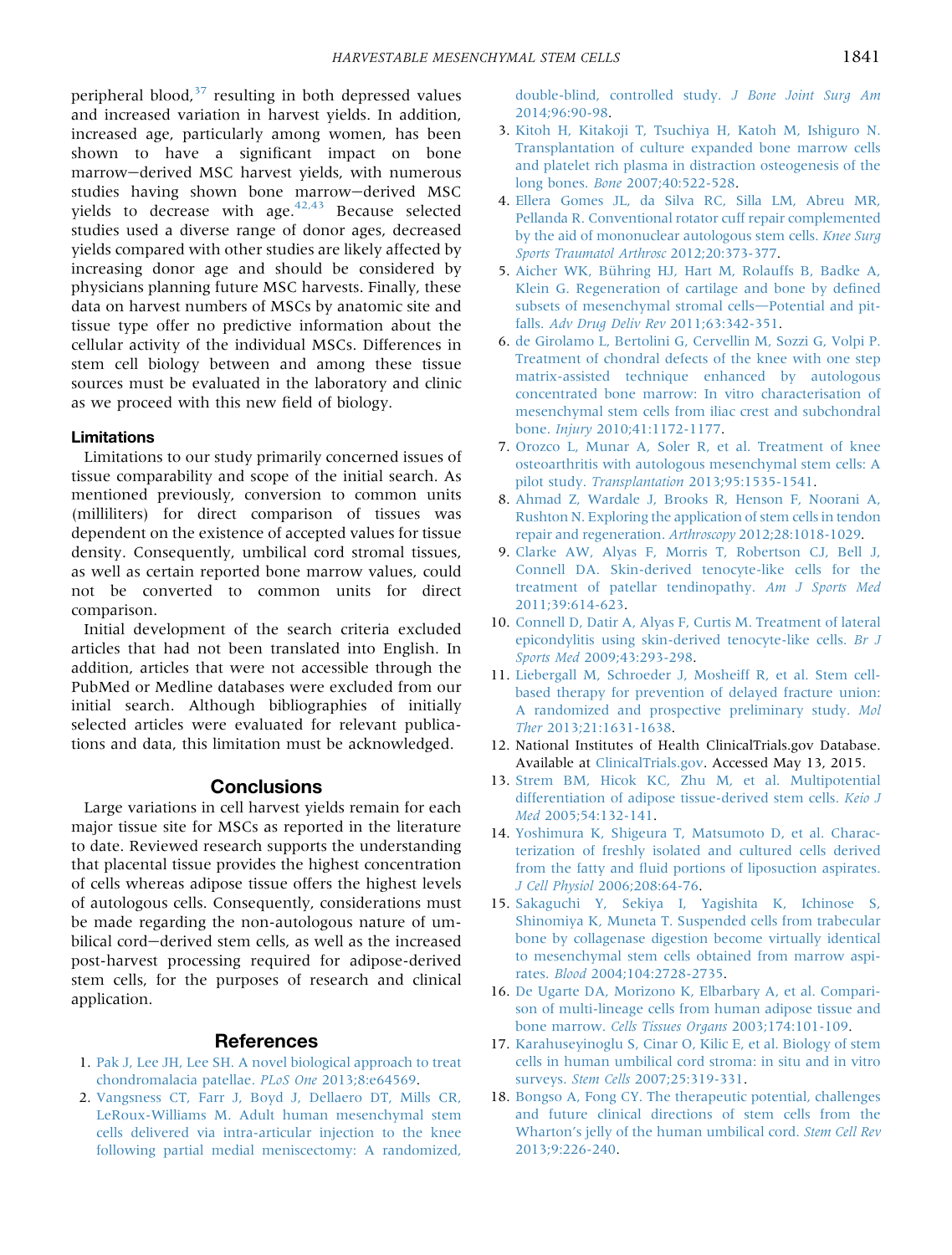- <span id="page-6-0"></span>19. [Kim MJ, Shin KS, Jeon JH, et al. Human chorionic-plate](http://refhub.elsevier.com/S0749-8063(15)00223-6/sref18)[derived mesenchymal stem cells and Wharton](http://refhub.elsevier.com/S0749-8063(15)00223-6/sref18)'s jelly[derived mesenchymal stem cells: A comparative analysis](http://refhub.elsevier.com/S0749-8063(15)00223-6/sref18) [of their potential as placenta-derived stem cells.](http://refhub.elsevier.com/S0749-8063(15)00223-6/sref18) Cell Tissue Res [2011;346:53-64.](http://refhub.elsevier.com/S0749-8063(15)00223-6/sref18)
- 20. Zvaifl[er NJ, Marinova-Mutafchieva L, Adams G, et al.](http://refhub.elsevier.com/S0749-8063(15)00223-6/sref19) [Mesenchymal precursor cells in the blood of normal in](http://refhub.elsevier.com/S0749-8063(15)00223-6/sref19)dividuals. Arthritis Res [2000;2:477-488.](http://refhub.elsevier.com/S0749-8063(15)00223-6/sref19)
- 21. [Sakaguchi Y, Sekiya I, Yagishita K, Muneta T. Comparison](http://refhub.elsevier.com/S0749-8063(15)00223-6/sref20) [of human stem cells derived from various mesenchymal](http://refhub.elsevier.com/S0749-8063(15)00223-6/sref20) [tissues: Superiority of synovium as a cell source.](http://refhub.elsevier.com/S0749-8063(15)00223-6/sref20) Arthritis Rheum [2005;52:2521-2529](http://refhub.elsevier.com/S0749-8063(15)00223-6/sref20).
- 22. [Lu LL, Liu YJ, Yang SG, et al. Isolation and characterization](http://refhub.elsevier.com/S0749-8063(15)00223-6/sref21) [of human umbilical cord mesenchymal stem cells with](http://refhub.elsevier.com/S0749-8063(15)00223-6/sref21) [hematopoiesis-supportive function and other potentials.](http://refhub.elsevier.com/S0749-8063(15)00223-6/sref21) Haematologica [2006;91:1017-1026](http://refhub.elsevier.com/S0749-8063(15)00223-6/sref21).
- 23. [Gee AP. Bone marrow purging and processing](http://refhub.elsevier.com/S0749-8063(15)00223-6/sref22)-[A review](http://refhub.elsevier.com/S0749-8063(15)00223-6/sref22) [of ancillary effects.](http://refhub.elsevier.com/S0749-8063(15)00223-6/sref22) Prog Clin Biol Res 1990;333:507-521.
- 24. [Stubbendorff M, Deuse T, Hua X, et al. Immunological](http://refhub.elsevier.com/S0749-8063(15)00223-6/sref23) [properties of extraembryonic human mesenchymal stro](http://refhub.elsevier.com/S0749-8063(15)00223-6/sref23)[mal cells derived from gestational tissue.](http://refhub.elsevier.com/S0749-8063(15)00223-6/sref23) Stem Cells Dev [2013;22:2619-2629.](http://refhub.elsevier.com/S0749-8063(15)00223-6/sref23)
- 25. [US Food and Drug Administration.](http://refhub.elsevier.com/S0749-8063(15)00223-6/sref24) Guidance for industry [and FDA staff: Minimal manipulation of structural tissue](http://refhub.elsevier.com/S0749-8063(15)00223-6/sref24) (jurisdictional update)[. Silver Spring, MD: US Food and](http://refhub.elsevier.com/S0749-8063(15)00223-6/sref24) [Drug Administration; 2006.](http://refhub.elsevier.com/S0749-8063(15)00223-6/sref24)
- 26. [Bianchi F, Maioli M, Leonardi E, et al. A new nonenzy](http://refhub.elsevier.com/S0749-8063(15)00223-6/sref25)[matic method and device to obtain a fat tissue derivative](http://refhub.elsevier.com/S0749-8063(15)00223-6/sref25) [highly enriched in pericyte-like elements by mild me](http://refhub.elsevier.com/S0749-8063(15)00223-6/sref25)[chanical forces from human lipoaspirates.](http://refhub.elsevier.com/S0749-8063(15)00223-6/sref25) Cell Transplant [2013;22:2063-2077.](http://refhub.elsevier.com/S0749-8063(15)00223-6/sref25)
- 27. [Maioli M, Rinaldi S, Santaniello S, et al. Radioelectric](http://refhub.elsevier.com/S0749-8063(15)00223-6/sref26) asymmetric conveyed fi[elds and human adipose-derived](http://refhub.elsevier.com/S0749-8063(15)00223-6/sref26) [stem cells obtained with a nonenzymatic method and](http://refhub.elsevier.com/S0749-8063(15)00223-6/sref26) [device: A novel approach to multipotency.](http://refhub.elsevier.com/S0749-8063(15)00223-6/sref26) Cell Transplant [2014;23:1489-1500.](http://refhub.elsevier.com/S0749-8063(15)00223-6/sref26)
- 28. US Food and Drug Administration. Tissue References Group. FY 2013 update. An update on criteria for classification of "361 tissue." Silver Spring, MD: US Food and Drug Administration; 2013.
- 29. [Wu AY, Morrow DM. Clinical use of dieletrophoresis](http://refhub.elsevier.com/S0749-8063(15)00223-6/sref28) [separation for live adipose derived stem cells.](http://refhub.elsevier.com/S0749-8063(15)00223-6/sref28) J Transl Med [2012;10:99](http://refhub.elsevier.com/S0749-8063(15)00223-6/sref28).
- 30. [Dominici M, Le Blanc K, Mueller I, et al. Minimal criteria](http://refhub.elsevier.com/S0749-8063(15)00223-6/sref29) for defi[ning multipotent mesenchymal stromal cells. The](http://refhub.elsevier.com/S0749-8063(15)00223-6/sref29) [International Society for Cellular Therapy position state](http://refhub.elsevier.com/S0749-8063(15)00223-6/sref29)ment. Cytotherapy [2006;8:315-317](http://refhub.elsevier.com/S0749-8063(15)00223-6/sref29).
- 31. [Mitchell JB, McIntosh K, Zvonic S, et al. Immunophe](http://refhub.elsevier.com/S0749-8063(15)00223-6/sref30)[notype of human adipose-derived cells: Temporal changes](http://refhub.elsevier.com/S0749-8063(15)00223-6/sref30) [in stromal-associated and stem cell-associated markers.](http://refhub.elsevier.com/S0749-8063(15)00223-6/sref30) Stem Cells [2006;24:376-385](http://refhub.elsevier.com/S0749-8063(15)00223-6/sref30).
- 32. [Wexler SA, Donaldson C, Denning-Kendall P, Rice C,](http://refhub.elsevier.com/S0749-8063(15)00223-6/sref31) [Bradley B, Hows JM. Adult bone marrow is a rich source of](http://refhub.elsevier.com/S0749-8063(15)00223-6/sref31) human mesenchymal 'stem' [cells but umbilical cord and](http://refhub.elsevier.com/S0749-8063(15)00223-6/sref31) [mobilized adult blood are not.](http://refhub.elsevier.com/S0749-8063(15)00223-6/sref31)Br J Haematol2003;121:368-374.
- 33. [Hernigou P, Poignard A, Beaujean F, Rouard H. Percuta](http://refhub.elsevier.com/S0749-8063(15)00223-6/sref32)[neous autologous bone-marrow grafting for nonunions.](http://refhub.elsevier.com/S0749-8063(15)00223-6/sref32) Infl[uence of the number and concentration of progenitor](http://refhub.elsevier.com/S0749-8063(15)00223-6/sref32) cells. [J Bone Joint Surg Am](http://refhub.elsevier.com/S0749-8063(15)00223-6/sref32) 2005;87:1430-1437.
- 34. [Pierini M, Di Bella C, Dozza B, et al. The posterior iliac](http://refhub.elsevier.com/S0749-8063(15)00223-6/sref33) [crest outperforms the anterior iliac crest when obtaining](http://refhub.elsevier.com/S0749-8063(15)00223-6/sref33)

[mesenchymal stem cells from bone marrow.](http://refhub.elsevier.com/S0749-8063(15)00223-6/sref33) J Bone Joint Surg Am [2013;95:1101-1107.](http://refhub.elsevier.com/S0749-8063(15)00223-6/sref33)

- 35. [Weiss ML, Anderson C, Medicetty S, et al. Immune](http://refhub.elsevier.com/S0749-8063(15)00223-6/sref34) [properties of human umbilical cord Wharton](http://refhub.elsevier.com/S0749-8063(15)00223-6/sref34)'s jellyderived cells. Stem Cells [2008;26:2865-2874](http://refhub.elsevier.com/S0749-8063(15)00223-6/sref34).
- 36. [Zhu Y, Liu T, Song K, Fan X, Ma X, Cui Z. Adipose-derived](http://refhub.elsevier.com/S0749-8063(15)00223-6/sref35) [stem cell: A better stem cell than BMSC.](http://refhub.elsevier.com/S0749-8063(15)00223-6/sref35) Cell Biochem Funct [2008;26:664-675](http://refhub.elsevier.com/S0749-8063(15)00223-6/sref35).
- 37. [Cuthbert R, Boxall SA, Tan HB, Giannoudis PV,](http://refhub.elsevier.com/S0749-8063(15)00223-6/sref36) [McGonagle D, Jones E. Single-platform quality control](http://refhub.elsevier.com/S0749-8063(15)00223-6/sref36) [assay to quantify multipotential stromal cells in bone](http://refhub.elsevier.com/S0749-8063(15)00223-6/sref36) [marrow aspirates prior to bulk manufacture or direct](http://refhub.elsevier.com/S0749-8063(15)00223-6/sref36) therapeutic use. Cytotherapy [2012;14:431-440](http://refhub.elsevier.com/S0749-8063(15)00223-6/sref36).
- 38. [Jones E, English A, Churchman SM, et al. Large-scale](http://refhub.elsevier.com/S0749-8063(15)00223-6/sref37) [extraction and characterization of CD271+ multipotential](http://refhub.elsevier.com/S0749-8063(15)00223-6/sref37) [stromal cells from trabecular bone in health and osteo](http://refhub.elsevier.com/S0749-8063(15)00223-6/sref37)[arthritis: Implications for bone regeneration strategies](http://refhub.elsevier.com/S0749-8063(15)00223-6/sref37) [based on uncultured or minimally cultured multipotential](http://refhub.elsevier.com/S0749-8063(15)00223-6/sref37) stromal cells. Arthritis Rheum [2010;62:1944-1954.](http://refhub.elsevier.com/S0749-8063(15)00223-6/sref37)
- 39. [Tormin A, Li O, Brune JC, et al. CD146 expression on pri](http://refhub.elsevier.com/S0749-8063(15)00223-6/sref38)[mary nonhematopoietic bone marrow stem cells is corre](http://refhub.elsevier.com/S0749-8063(15)00223-6/sref38)[lated with in situ localization.](http://refhub.elsevier.com/S0749-8063(15)00223-6/sref38) Blood 2011;117:5067-5077.
- 40. [Buschmann J, Gao S, Härter L, et al. Yield and prolifera](http://refhub.elsevier.com/S0749-8063(15)00223-6/sref39)[tion rate of adipose-derived stromal cells as a function of](http://refhub.elsevier.com/S0749-8063(15)00223-6/sref39) [age, body mass index and harvest site-increasing the yield](http://refhub.elsevier.com/S0749-8063(15)00223-6/sref39) [by use of adherent and supernatant fractions?](http://refhub.elsevier.com/S0749-8063(15)00223-6/sref39) Cytotherapy [2013;15:1098-1105](http://refhub.elsevier.com/S0749-8063(15)00223-6/sref39).
- 41. [Rada T, Reis RL, Gomes ME. Adipose tissue-derived stem](http://refhub.elsevier.com/S0749-8063(15)00223-6/sref40) [cells and their application in bone and cartilage tissue](http://refhub.elsevier.com/S0749-8063(15)00223-6/sref40) engineering. [Tissue Eng Part B Rev](http://refhub.elsevier.com/S0749-8063(15)00223-6/sref40) 2009;15:113-125.
- 42. [Caplan AI. Adult mesenchymal stem cells for tissue en](http://refhub.elsevier.com/S0749-8063(15)00223-6/sref41)[gineering versus regenerative medicine.](http://refhub.elsevier.com/S0749-8063(15)00223-6/sref41) J Cell Physiol [2007;213:341-347](http://refhub.elsevier.com/S0749-8063(15)00223-6/sref41).
- 43. D'[Ippolito G, Schiller PC, Ricordi C, Roos BA, Howard GA.](http://refhub.elsevier.com/S0749-8063(15)00223-6/sref42) [Age-related osteogenic potential of mesenchymal stromal](http://refhub.elsevier.com/S0749-8063(15)00223-6/sref42) [stem cells from human vertebral bone marrow.](http://refhub.elsevier.com/S0749-8063(15)00223-6/sref42) J Bone Miner Res [1999;14:1115-1122.](http://refhub.elsevier.com/S0749-8063(15)00223-6/sref42)
- 44. [Raposio E, Caruana G, Bonomini S, Libondi G. A novel](http://refhub.elsevier.com/S0749-8063(15)00223-6/sref43) [and effective strategy for the isolation of adipose-derived](http://refhub.elsevier.com/S0749-8063(15)00223-6/sref43) [stem cells: Minimally manipulated adipose-derived stem](http://refhub.elsevier.com/S0749-8063(15)00223-6/sref43) [cells for more rapid and safe stem cell therapy.](http://refhub.elsevier.com/S0749-8063(15)00223-6/sref43) Plast Reconstr Surg [2014;133:1406-1409](http://refhub.elsevier.com/S0749-8063(15)00223-6/sref43).
- 45. [Minonzio G, Corazza M, Mariotta L, et al. Frozen adi](http://refhub.elsevier.com/S0749-8063(15)00223-6/sref44)[pose-derived mesenchymal stem cells maintain high](http://refhub.elsevier.com/S0749-8063(15)00223-6/sref44) [capability to grow and differentiate.](http://refhub.elsevier.com/S0749-8063(15)00223-6/sref44) Cryobiology 2014;69: [211-216](http://refhub.elsevier.com/S0749-8063(15)00223-6/sref44).
- 46. [Oedayrajsingh-Varma MJ, van Ham SM, Knippenberg M,](http://refhub.elsevier.com/S0749-8063(15)00223-6/sref45) [et al. Adipose tissue-derived mesenchymal stem cell yield](http://refhub.elsevier.com/S0749-8063(15)00223-6/sref45) [and growth characteristics are affected by the tissue](http://refhub.elsevier.com/S0749-8063(15)00223-6/sref45)[harvesting procedure.](http://refhub.elsevier.com/S0749-8063(15)00223-6/sref45) Cytotherapy 2006;8:166-177.
- 47. [von Heimburg D, Hemmrich K, Haydarlioglu S, Staiger H,](http://refhub.elsevier.com/S0749-8063(15)00223-6/sref46) [Pallua N. Comparison of viable cell yield from excised](http://refhub.elsevier.com/S0749-8063(15)00223-6/sref46) [versus aspirated adipose tissue.](http://refhub.elsevier.com/S0749-8063(15)00223-6/sref46) Cells Tissues Organs [2004;178:87-92](http://refhub.elsevier.com/S0749-8063(15)00223-6/sref46).
- 48. [Policha A, Zhang P, Chang L, Lamb K, Tulenko T,](http://refhub.elsevier.com/S0749-8063(15)00223-6/sref47) [DiMuzio P. Endothelial differentiation of diabetic adipose](http://refhub.elsevier.com/S0749-8063(15)00223-6/sref47)[derived stem cells.](http://refhub.elsevier.com/S0749-8063(15)00223-6/sref47) J Surg Res 2014;192:656-663.
- 49. [Gruber HE, Somayaji S, Riley F, et al. Human adipose](http://refhub.elsevier.com/S0749-8063(15)00223-6/sref48)[derived mesenchymal stem cells: Serial passaging,](http://refhub.elsevier.com/S0749-8063(15)00223-6/sref48) [doubling time and cell senescence.](http://refhub.elsevier.com/S0749-8063(15)00223-6/sref48) Biotech Histochem [2012;87:303-311](http://refhub.elsevier.com/S0749-8063(15)00223-6/sref48).